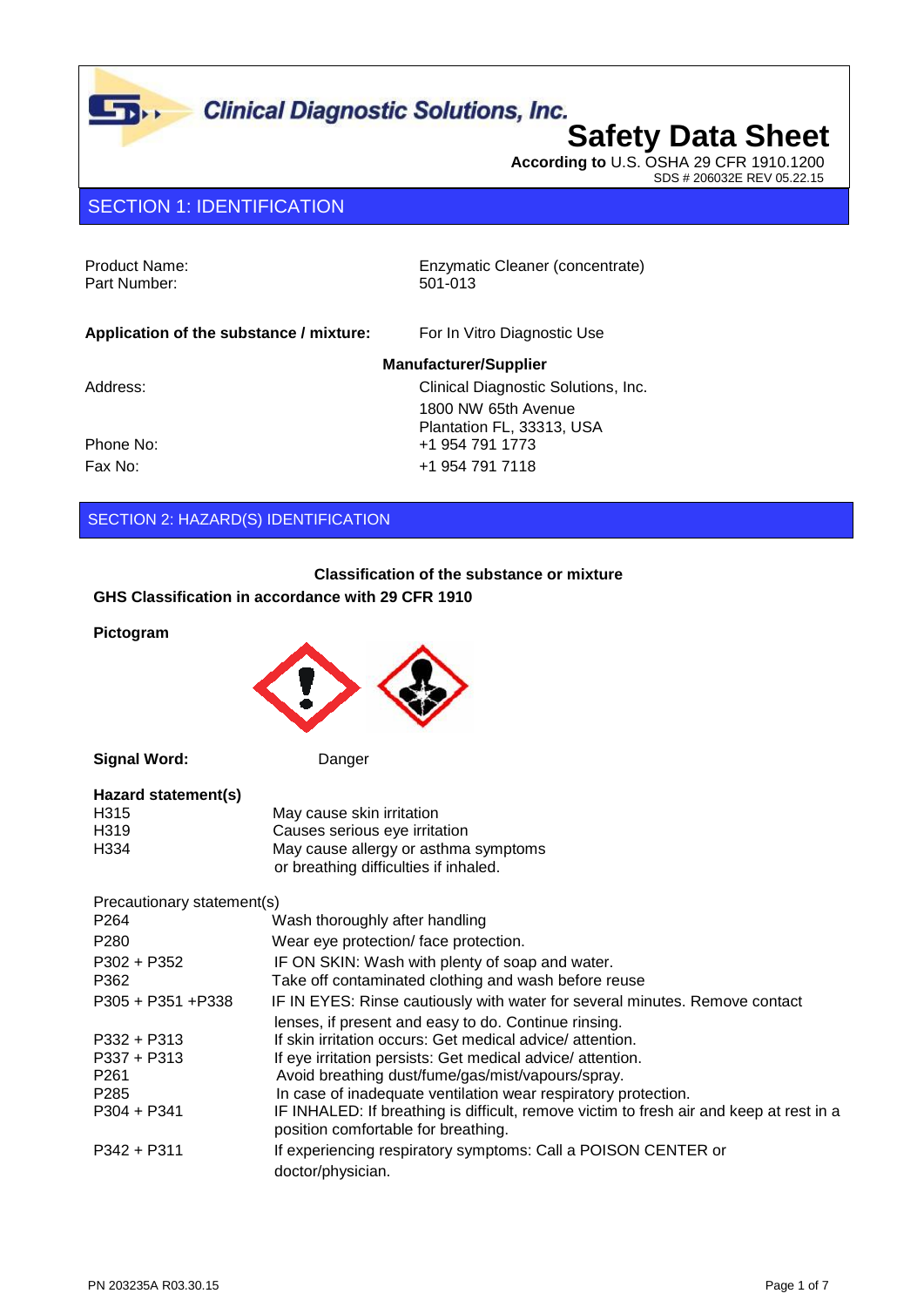

# **Clinical Diagnostic Solutions, Inc.**<br>**Safety Data Sheet**

**According to** U.S. OSHA 29 CFR 1910.1200 SDS # 206032E REV 05.22.15

### SECTION 3: COMPOSITION/INFORMATION ON INGREDIENTS

| <b>CAS-No.</b> | <b>Component</b> | <b>Classification</b> | <b>Concentration</b> |
|----------------|------------------|-----------------------|----------------------|
|                | Proprietary      |                       |                      |
|                | Mixture          |                       |                      |

### SECTION 4: FIRST AID MEASURES

#### **Description of first aid measures**

#### **General advice**

Consult a physician. Show this safety data sheet to the doctor in attendance. Move out of dangerous area.

#### **If inhaled**

If breathed in, move person into fresh air. If not breathing, give artificial respiration. Consult a physician.

#### **In case of skin contact**

Wash off with soap and plenty of water. Consult a physician.

#### **In case of eye contact**

Rinse thoroughly with plenty of water for at least 15 minutes and consult a physician.

#### **If swallowed**

Never give anything by mouth to an unconscious person. Rinse mouth with water. Consult a physician.

#### **Most important symptoms and effects, both acute and delayed** None

#### **Indication of any immediate medical attention and special treatment needed** No data available

#### SECTION 5: FIREFIGHTING MEASURES

#### · **Suitable extinguishing agents**

 Dry chemical, carbon dioxide (CO2), water spray or regular foam. - Caution: CO2 will displace air in confined spaces and may cause an oxygen-deficient atmosphere.

· **Special hazards arising from the substance or mixture**

 There are no unique chemical or reactivity hazards that would impact firefighting decisions due to the chemicals in this product.

#### SECTION 6: ACCIDENTAL RELEASE MEASURES

#### · **Personal precautions, protective equipment and emergency procedures**

 Minimize exposure by using appropriate personal protective equipment as listed in Section 8. Stop leak if possible. Keep unprotected people away.

#### · **Environmental precautions**

Prevent liquid from entering sewage system, storm drains, surface waters, and soil.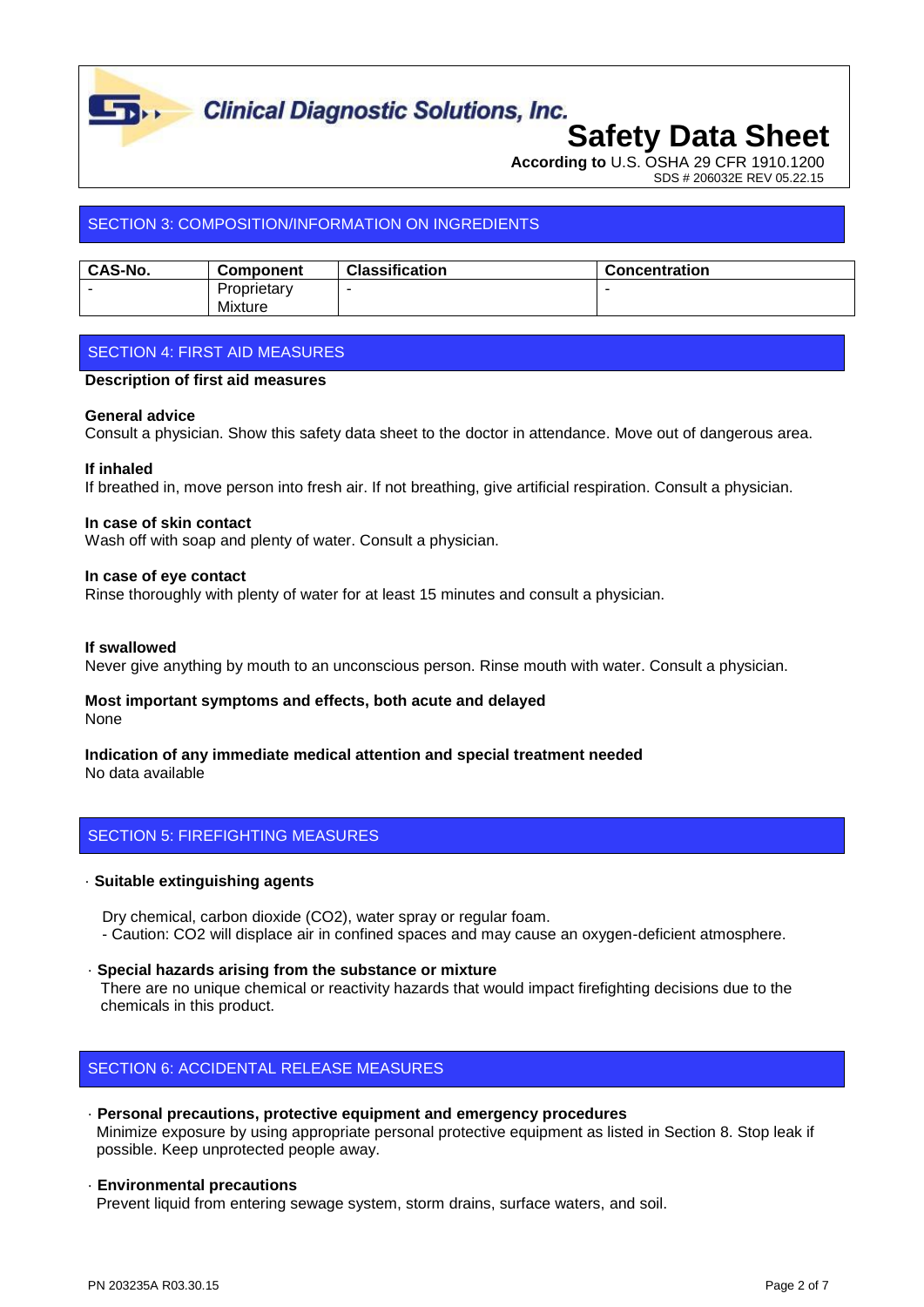

#### · **Methods and material for containment and cleaning up**

- Block small volumes of spilled or spattered product with paper towels or similar materials.
- Contain larger spills by placing absorbants around the outside edges of the spill. Absorb with any material Suitable for water-based liquids - e.g. paper towels, universal sorbents, sand, diatomite, sawdust, etc.

#### **Clean the affected area. Suitable cleaners are:**

- Detergent or similar cleansing agent.

Dispose of spilled and contaminated material in accordance with Federal, State, and Local regulations. See Section 13 for information that may impact disposal of materials contaminated with this product.

#### SECTION 7: HANDLING AND STORAGE

- · **Precautions for safe handling:** Use personal protective equipment required by the Laboratory.
- · **Measure to prevent fire:** No special measures required.

· **Storage requirements:** Store only in the original container. Store in a cool (5 - 35 °C), dry place away from away from heat and direct sunlight.

· **Further information about storage conditions:** Protect from heat and direct sunlight.

#### SECTION 8: EXPOSURE CONTROLS/PERSONAL PROTECTION

| Substance name | <b>Concentration</b> | <b>CAS No</b> | <b>Occupational exposure limits</b>                                                                                                                                                                                                                                               |
|----------------|----------------------|---------------|-----------------------------------------------------------------------------------------------------------------------------------------------------------------------------------------------------------------------------------------------------------------------------------|
| Subtilisin     | $< 20\%$             | 9014-01-01    | ACGIH TLV Ceiling: 0.00006 mg/m <sup>3</sup> Ceiling as<br>crystalline active enzyme.<br>DNEL (Derived No Effect Level) Dermal Acute Local =<br>$0.2\%$ in mixture (w/w).<br>DMEL (Derived Minimal Effect Level) Inhalation Long<br>Term Local and Systemic = $15 \text{ ng/m}^3$ |

#### **Components with Occupational Exposure Limits**

#### **Exposure controls**

#### **Personal protective equipment**

 Always maintain good housekeeping and follow general precautionary measures. Do not eat, drink or store food and beverages in areas where chemicals or specimens are used. Wash hands before breaks, after handling reagents and specimens, and at the end of the work shift.

#### · **Breathing equipment:**

Normal use and storage of product - respiratory protection is not necessary if room is well ventilated.

 Small-volume spills (e.g. small enough to clean up with a paper towel or small sorbent pad) - respiratory protection should not be necessary if room is well ventilated.

Hazardous Materials Emergencies or Firefighting - use NIOSH/NFPA-approved respiratory protection.

#### · **Hand protection:**

Wear water-resistant gloves if hand contact with the material is anticipated. Dispose of contaminated gloves after use in accordance with applicable laws and good laboratory practices.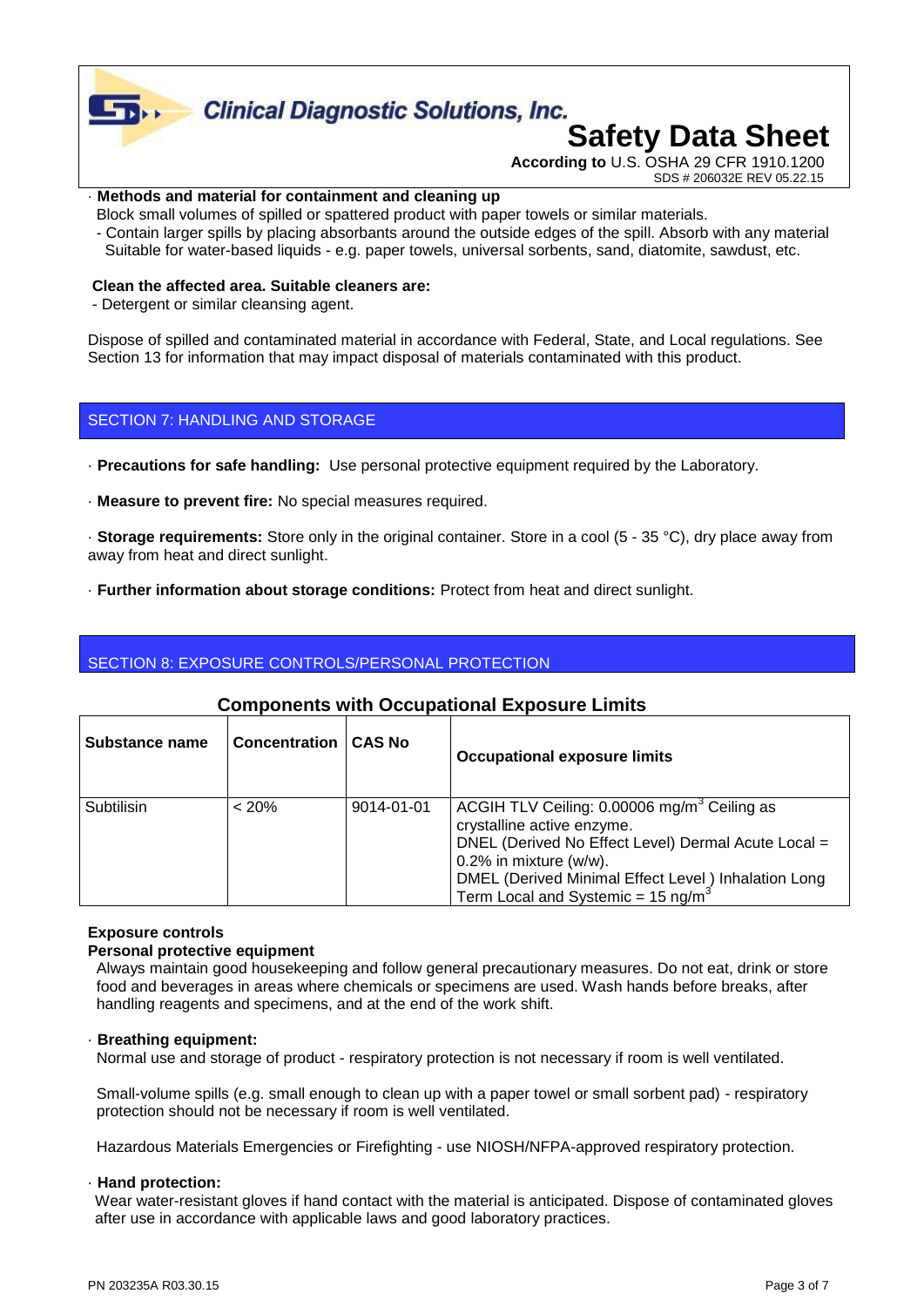**Clinical Diagnostic Solutions, Inc.** 

## **Safety Data Sheet**

**According to** U.S. OSHA 29 CFR 1910.1200 SDS # 206032E REV 05.22.15

#### Material of gloves and breakthrough time of the glove material:

 The glove material must be suitable for use in a clinical chemistry laboratory and have a measured breakthrough time of at least 30 minutes, such as those with a Class 2 protection index per EN374 (or equivalent standard applicable in your region). NOTE: This recommendation applies only to the product stated in this Safety Data Sheet. When dissolving in or mixing with other substances, contact the supplier of approved gloves.

#### · **Eye protection:**

 $\Gamma$ 

Wear safety glasses or other protective eyewear. If splash potential exists, wear full face shield or goggles.

#### · **Body protection:**

 Normal use: protect personal clothing from spatters and small spills. Wear a laboratory coat (or other protective clothing required by your institution). Larger spills (e.g. that can saturate cloth): wear appropriate water-repellant covering over clothing.

#### SECTION 9: PHYSICAL AND CHEMICAL PROPERTIES

| <b>Property</b>                               | Value                                            |
|-----------------------------------------------|--------------------------------------------------|
| Physical state                                | Liquid                                           |
| Color                                         | Colorless liquid                                 |
| Odor                                          | Odorless                                         |
| pH-value at 20 $^{\circ}$ C (68 $^{\circ}$ F) | 7.2                                              |
| Melting point                                 | Not determined                                   |
| Boiling point                                 | Not determined                                   |
| Flash point                                   | Not applicable                                   |
| Flammability (solid, gas)                     | Non flammable                                    |
| Auto igniting                                 | Product is not self-igniting.                    |
| Danger of explosion                           | Product does not present an<br>explosion hazard. |
| Vapor density                                 | Not applicable                                   |
| Density at 20 $°C$ (68 $°F$ )                 | 1 $g/mL$                                         |
| Solubility in water                           | Completely soluble                               |

#### SECTION 10: STABILITY AND REACTIVITY

- **· Thermal decomposition / conditions to be avoided** No decomposition if used and stored according to specifications.
- **· Possibility of hazardous reactions:** Reacts with strong acids and bases.
- **· Conditions to avoid:** Sunlight, warmth, heat and fire.
- **· Incompatible materials:** Strong acids and bases.
- **· Hazardous decomposition products:** No dangerous decomposition products known.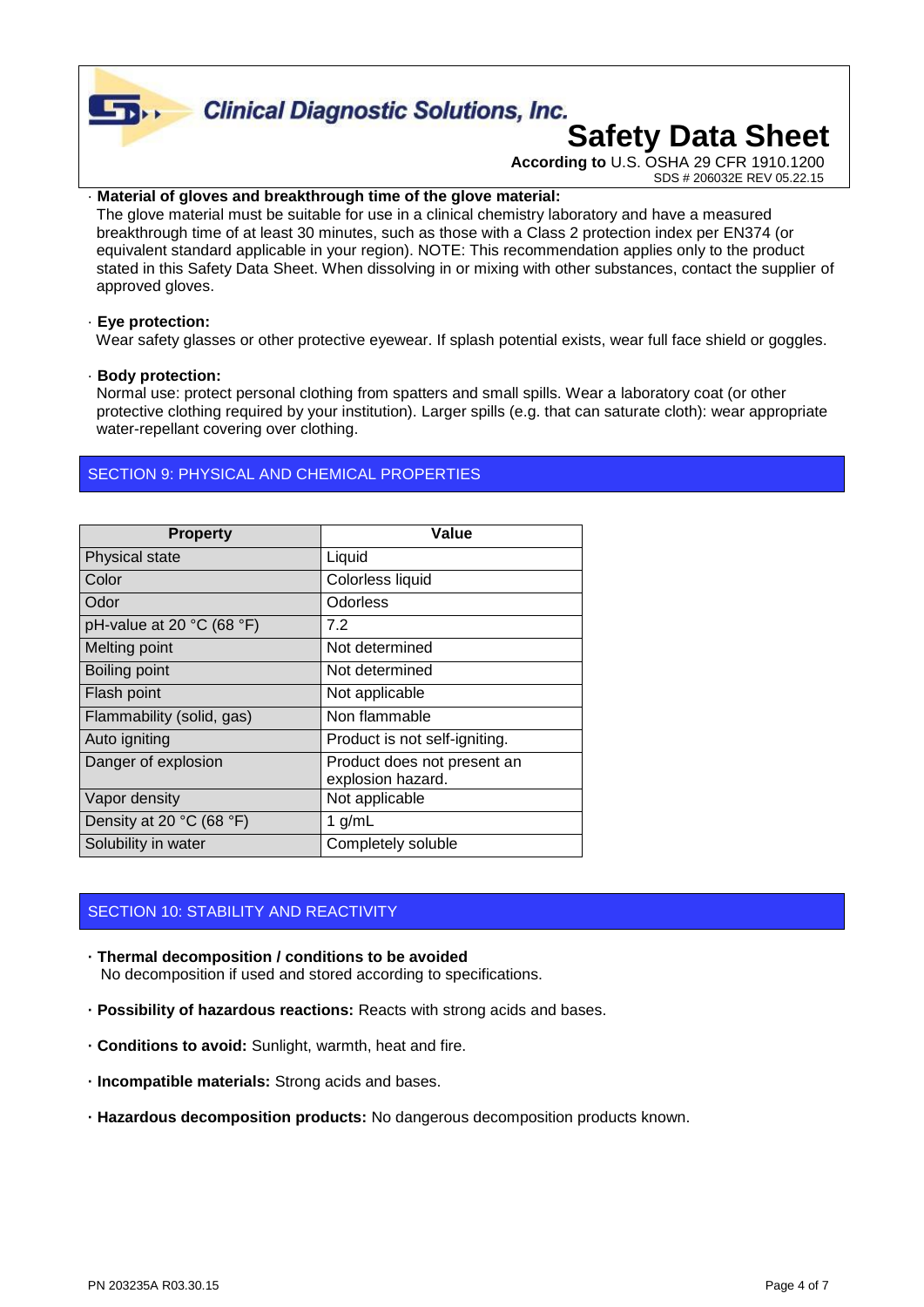### **Clinical Diagnostic Solutions, Inc.**

### **Safety Data Sheet According to** U.S. OSHA 29 CFR 1910.1200 SDS # 206032E REV 05.22.15

SECTION 11: TOXICOLOGICAL INFORMATION

**Acute toxicity** No data available

 $\mathbf{L}$ 

**Dermal** No data available

**Skin corrosion/irritation** No data available

**Serious eye damage/eye irritation** No data available

**Respiratory or skin sensitization** No data available

**Germ cell mutagenicity**

No data available

#### SECTION 12: ECOLOGICAL INFORMATION

· **Toxicity:** No further relevant information available.

#### · **Marine pollutant:** No

#### · **Additional Ecological Information**

· **General notes:** Do not allow undiluted product or large quantities of it to reach ground water, water course, or sewage system.

#### · **Results of PBT and vPvB assessment**

- · **PBT:** Not applicable
- · **vPvB:** Not applicable

SECTION 13: DISPOSAL CONSIDERATIONS

#### **Recommendation for disposal of unused product:**

Dispose in accordance with federal, state and local regulations.

#### **Recommendation for disposal of packaging:**

Non-contaminated packaging may be used for recycling. Refer to applicable local regulations and institutional policies.

For disposal of contaminated packaging, refer to applicable local regulations and institutional policies.

· RECOMMENDED CLEANSING AGENT: WATER WITH CLEANSING AGENTS, IF NECESSARY.

#### SECTION 14: TRANSPORT INFORMATION

**DOT (US):** Not dangerous goods

**IMDG:** Not dangerous goods

**IATA:** Not dangerous goods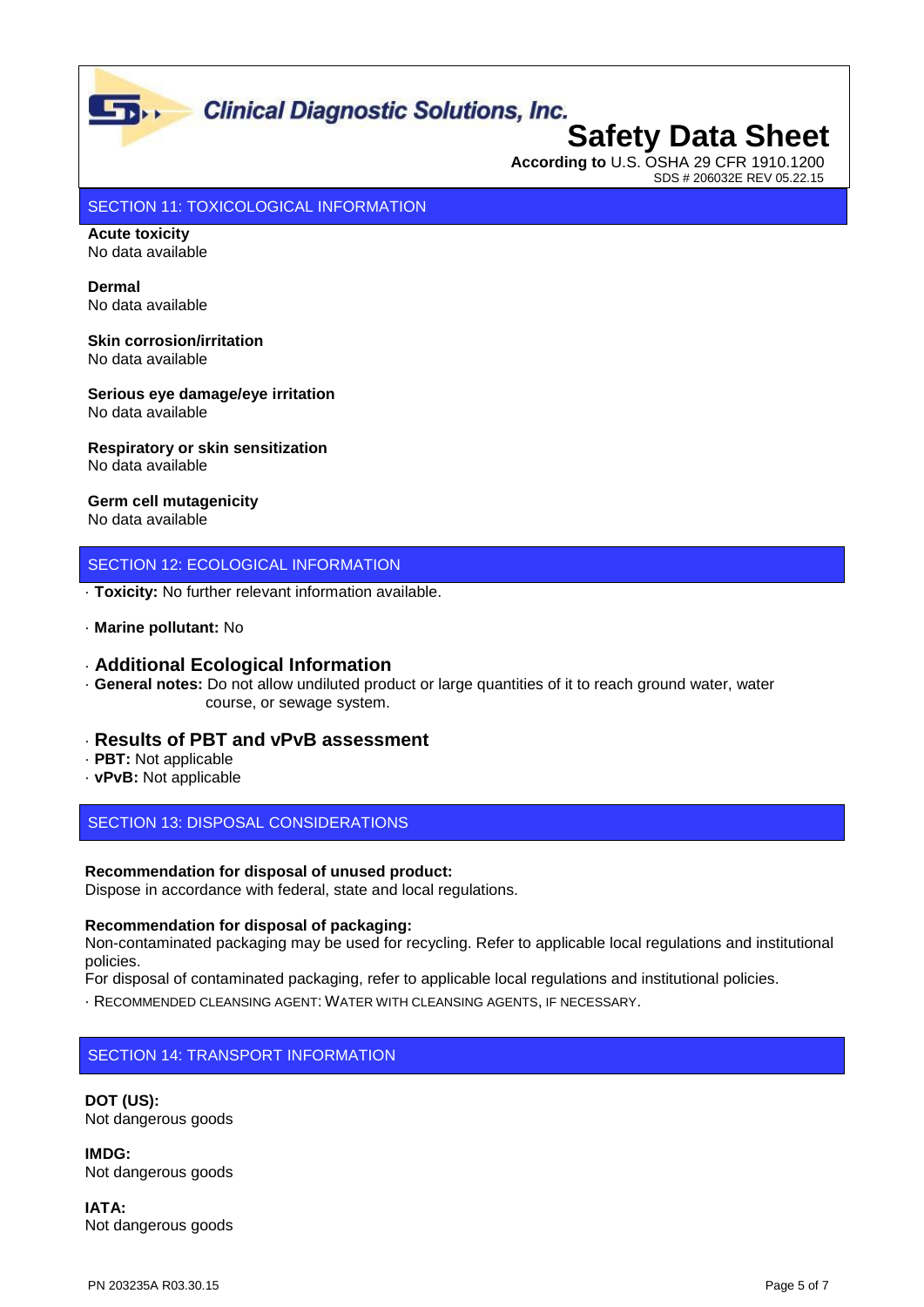

# **Clinical Diagnostic Solutions, Inc.**<br>**Safety Data Sheet**

## **According to** U.S. OSHA 29 CFR 1910.1200

SDS # 206032E REV 05.22.15

#### SECTION 15: REGULATORY INFORMATION

#### · **SARA 302/304 (40CFR355.30 / 40CFR355.40):** The product does not contain listed substances.

#### · **SARA 313 (40CFR372.65):**

The product does not contain listed substances.

#### **SARA 311/312 Hazards**

No SARA Hazards

#### · **California Proposition 65 (USA):**

- · **Chemicals known to cause cancer:** WARNING This product contains a chemical known in the State of California to cause cancer 1,4-Dioxane, Acetaldehyde and Ethylene Oxide
- · **Chemicals known to cause female reproductive toxicity:** None of the ingredients is listed.
- · **Chemicals known to cause male reproductive toxicity:** None of the ingredients is listed.
- · **Chemicals known to cause developmental reproductive toxicity:** None of the ingredients is listed.

#### **Pennsylvania Right to Know Components**

| Propane-1,2-diol                  | CAS 57-55-6    |
|-----------------------------------|----------------|
| Tris (hydroxymethyl) aminomethane | CAS 77-86-1    |
| Sodium Formate                    | CAS 141-53-7   |
| Subtilisin                        | CAS 9014-01-01 |

#### **New Jersey Right to Know Components**

| Propane-1,2-diol                  | CAS 57-55-6    |
|-----------------------------------|----------------|
| Tris (hydroxymethyl) aminomethane | CAS 77-86-1    |
| Sodium Formate                    | CAS 141-53-7   |
| Subtilisin                        | CAS 9014-01-01 |

#### **Massachusetts Right to Know Components**

None of the ingredients is listed.